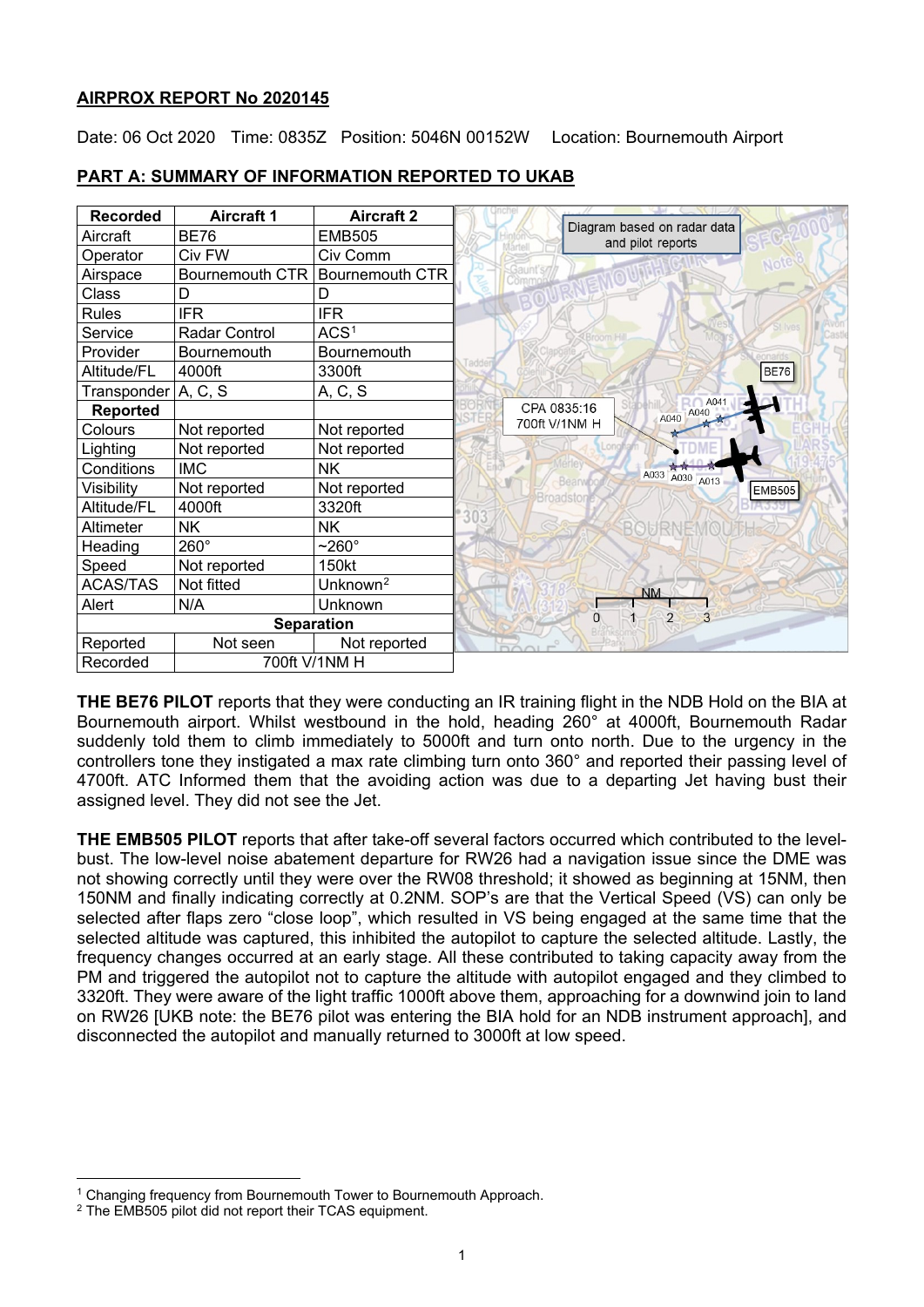#### 2 NOISE PREFERENTIAL ROUTES

a. The following Noise Preferential Routes shall apply to all turbine powered aircraft and all other aircraft with a MTWA greater than 5700 KG, unless specifically otherwise instructed by ATC, or deviation required for safety reasons i. Take-off Runway 26

Climb straight ahead to 0.6 DME, then track 270° MAG to 3.1 DME, before commencing any turn. (This also applies to LH and RH Visual Circuits) Figure 1: Bournemouth Noise Preferential Route - Runway 26

**THE BOURNEMOUTH APPROACH RADAR CONTROLLER** reports that the BE76 entered the BIA hold above the airfield maintaining 4000ft. The EMB505 pilot was released on a standard East departure, via GWC, climbing to 3000ft. When the EMB505 was observed airborne, shortly after the displayed Mode C level passed 3000ft. The EMB505 was about 1NM west, ahead of the BE76, and avoiding action was given to the BE76 pilot to climb to 5000ft and turn right heading 350° and Traffic Information was passed. The Mode C level of the EMB505 was observed to reach 3400ft before descending to 3000ft. The EMB505 then called on the Radar frequency and reported maintaining 3000ft. During the level bust, the minimum observed separation was around 1NM and 600ft. The pilot of the EMB505 was informed of the need to take avoiding action. The EMB505 pilot subsequently continued en-route and the BE76 pilot completed the planned training detail without further incident.

#### **Factual Background**

The weather at Bournemouth was recorded as follows:

METAR EGHH 060820Z 26014KT 9999 FEW024CB 14/10 Q0999

#### **Analysis and Investigation**

#### **Bournemouth Occurrence Investigation**

The EMB505 pilot, departing Bournemouth, was given a clearance of right turn after noise abatement towards GWC climbing to altitude 3000ft which was correctly read back. Once released by radar the aircraft was lined up on RW26 and issued clearance to take off. At the time of the release the BE76 pilot had just established in the hold above the airfield at 4000ft. The EMB505 was seen to be climbing relatively quickly and the Bournemouth Tower controller reminded the pilot to maintain 3000ft on reaching and to contact Bournemouth Radar, again the 3000ft was acknowledged by the pilot. Shortly after the Mode C of the EMB505 was seen to pass through 3300ft and came into conflict with the BE76 in the hold. The Bournemouth Radar controller spotted the level bust very quickly and immediately issued avoiding action instructions to the BE76 pilot to climb to 5000ft and turn right onto 360°. The EMB505 was then seen to descend to 3000ft and calls Bournemouth Radar. The separation between the EMB505 and the BE76 was reduced to 1NM and 700ft at the closest point.<sup>[3](#page-1-0)</sup>

The Bournemouth Tower controller informed the investigator that they were conscious of the rate of climb of the EMB505 and decided to reiterate to the pilot to maintain altitude 3000ft on reaching as they transferred them to the Radar frequency. The instruction to maintain 3000ft on reaching is again acknowledged by the pilot of the EMB505 and they leave the Bournemouth Tower frequency.

<span id="page-1-0"></span><sup>&</sup>lt;sup>3</sup> Using a different radar replay CPA was observed to be 500ft vertically and 1NM horizontally.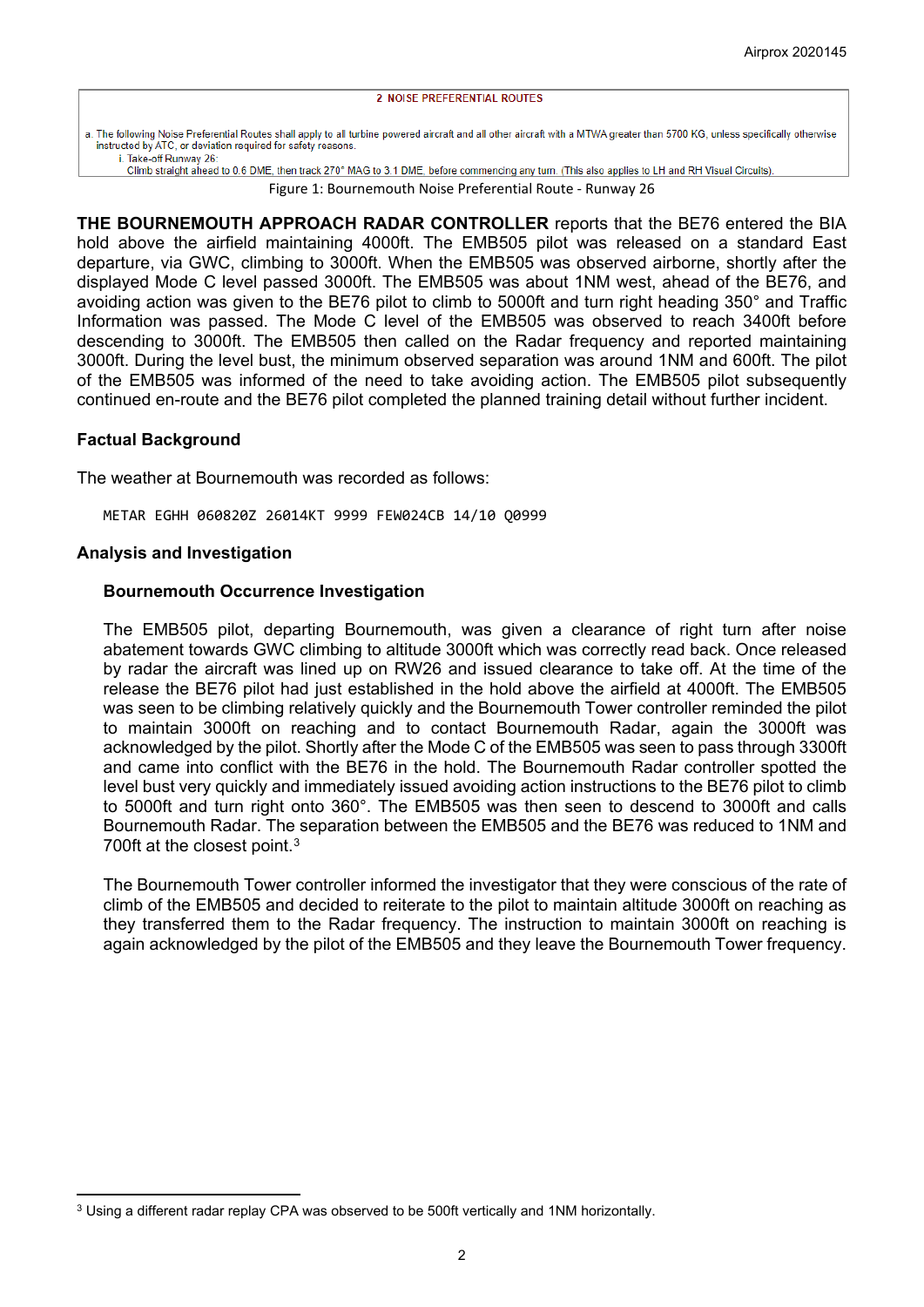

Figure 2: EMB505 shortly after departure

Prior to contacting Bournemouth Radar, the Mode C of the EMB505 is seen to be passing 3300ft with the BE76 just to the north of them at about 1NM at 4000ft in the hold. The Bournemouth Radar controller having noticed the Mode C gives immediate avoiding action to the BE76 pilot to climb to altitude 5000ft and turn right heading 360° (Figure 3).



Figure 3: EMB505 Prior to Contacting Bournemouth Radar

When the EMB505 pilot checks into the Bournemouth Radar frequency the Mode C is indicating 3000ft and they report heading 270° on the noise abatement and maintaining 3000ft. Having validated and verified the Mode A and C the Bournemouth Radar controller then advises the BE76 pilot that the traffic has now descended and that they can resume their own navigation to the BIA and descend to 4000ft. Once clear of the BE76 the EMB505 is then climbed to FL100 in accordance with their onwards clearance. Once the EMB505 is established in the climb and above the BE76 the Bournemouth Radar controller gives the EMB505 pilot a right turn towards GWC and advises them that the level bust had been noticed and that avoiding action had been required for another aircraft due to the climb above the cleared level. This is acknowledged by the pilot of the EMB505.

### **UKAB Secretariat**

The BE76 and EMB505 pilots shared an equal responsibility for collision avoidance and not to operate in such proximity to other aircraft as to create a collision hazard.[4](#page-2-0) If the incident geometry is considered as converging then the EMB[5](#page-2-1)05 pilot was required to give way to the BE76.<sup>5</sup>

### **Summary**

An Airprox was reported when a BE76 and an EMB505 flew into proximity at Bournemouth Airport at 0835Z on Tuesday 6<sup>th</sup> October 2020. Both pilots were operating under IFR, the BE76 pilot in IMC and

<span id="page-2-0"></span><sup>4</sup> SERA.3205 Proximity.

<span id="page-2-1"></span><sup>5</sup> SERA.3210 Right-of-way (c)(2) Converging.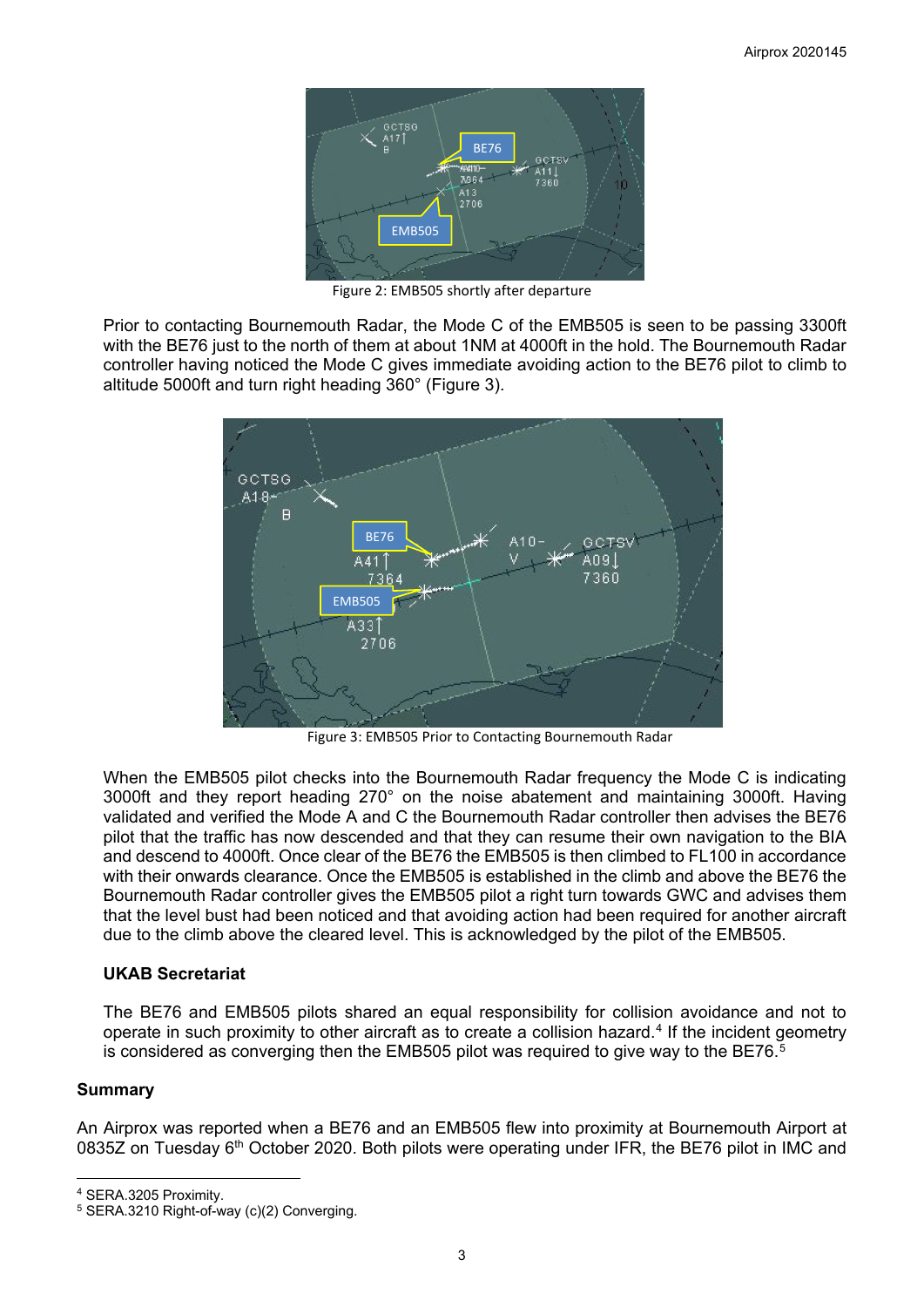in receipt of a Radar Control service from Bournemouth, the EMB505 pilot was changing frequency from Bournemouth Tower to Bournemouth Approach.

### **PART B: SUMMARY OF THE BOARD'S DISCUSSIONS**

Information available consisted of reports from both pilots, radar photographs/video recordings, reports from the air traffic controllers involved and reports from the appropriate operating authorities. Relevant contributory factors mentioned during the Board's discussions are highlighted within the text in bold, with the numbers referring to the Contributory Factors table displayed in Part C.

Due to the exceptional circumstances presented by the coronavirus pandemic, this incident was assessed as part of a 'virtual' UK Airprox Board meeting where members provided a combination of written contributions and dial-in/VTC comments.

The Board began by looking at the actions of the EMB505 pilot. The pilot reported '*SOP's are that the Vertical Speed (VS) can only be selected after flaps zero "close loop", which resulted in VS being engaged at the same time that the selected altitude was captured, this inhibited the autopilot to capture the selected altitude'*, Board members agreed that if this anomaly was not already in the company SOP's they should ensure it is included at the earliest opportunity to prevent a recurrence of the inadvertent autopilot inhibition. Members agreed that this highlighted the importance of monitoring onboard systems to ensure any inconsistencies are recognised early and appropriate actions taken to prevent inadvertent deviations. Members noted that Bournemouth has a frequency paired ILS/DME and, in these situations, it is not an unusual occurrence to receive spurious distance readings until the aircraft has passed the upwind end of the runway; because of this members agreed that the EMB505 crew should have been aware of the possibility that there may be spurious indications initially and planned for them. Likewise, the Bournemouth Approach frequency could have been selected on the aircraft's second radio, which would have reduced the impact of an early frequency change. Turning to the event, the EMB505 pilot did not stop the aircraft's climb until they had passed 3000ft (**CF2**) and it was not until they reached 3300ft that they started to descend to their cleared level of 3000ft (**CF1&3**). The EMB505 pilot had been informed of the requirement to maintain 3000ft [on reaching] a number of times by the Tower controller and had acknowledged the clearance restriction. The EMB505 pilot reported that they were aware of the BE76 at 4000ft, although they believed that the BE76 pilot was making a visual join rather than an instrument approach; they were not visual with the BE76 at any time during this incident (**CF5**).

Turning to the actions of the BE76 pilot, when they received an instruction from the Bournemouth controller to turn away from the conflicting EMB505 they had immediately complied with this instruction. The BE76 pilot did not see the EMB505 (**CF5**) but said that it was the Bournemouth Approach controller's tone of voice that alerted them to the possible danger and resulted in them quickly complying with the controller's instructions (**CF4**).

Next the Board looked at the actions of the Bournemouth controllers. The Tower controller had reminded the EMB505 pilot that their cleared level was 3000ft before they transferred the pilot to the Bournemouth Approach frequency. The EMB505 pilot was between frequencies when the Bournemouth Approach controller saw the EMB505's Mode C indicating above 3000ft and still climbing, they quickly gave the BE76 pilot an avoiding turn to increase separation between the aircraft. Because the EMB505 pilot was not yet established on their frequency this was the controller's only available course of immediate action. The Board commended the Bournemouth controllers for their diligence and quick actions.

Finally, the Board turned to the risk. Because of the quick actions of the Bournemouth controller and the BE76 pilot the Board agreed that the risk of collision had been averted, a Risk Category C.